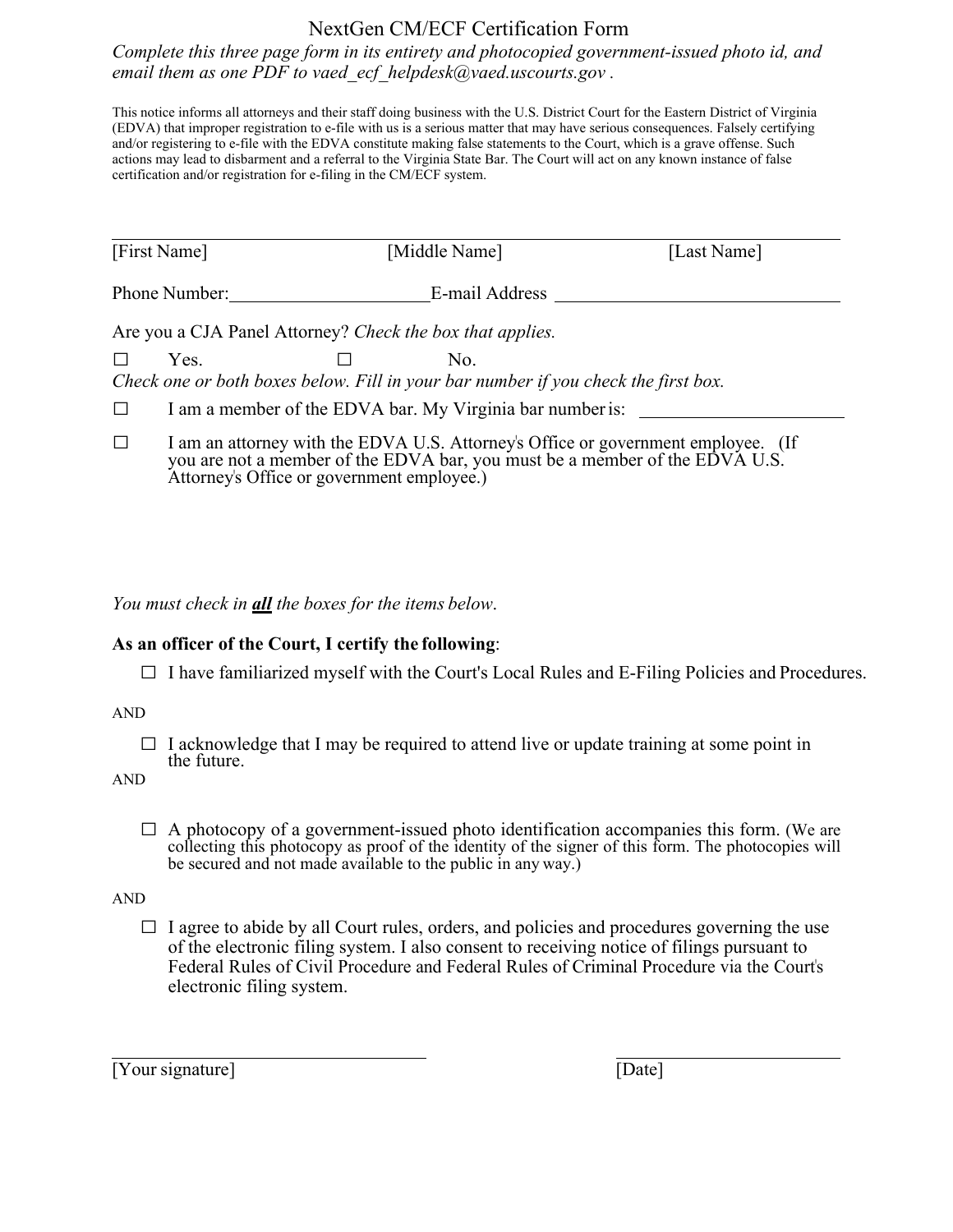

## **United States District Court Eastern District of Virginia**

VAED-Home||-||Electronic Case Filing Home Page

## **Electronic Case Registration Form**

This form must be used to register for a NextGen CM/ECF account. By submitting this registration form, you agree to abide by the requirements stated herein.

**NOTE: Your NextGen CM/ECF registration will not be processed until your completed ECF Certification form and photocopied government issued photo id , and email them as one PDF document to: vaed\_ecf\_helpdesk@vaed.uscourts.gov .**

Please do NOT re-register if you already have received an EDVA ECF login/password prior to April 19, 2021.

Pro Hac Vice attorneys are eligible to register at pacer.gov as PHV with non-filing access.

| (*) Represents a Required Field.                                                                                                                                                                |             |  |  |
|-------------------------------------------------------------------------------------------------------------------------------------------------------------------------------------------------|-------------|--|--|
| *First Name                                                                                                                                                                                     |             |  |  |
| <b>Middle Name</b>                                                                                                                                                                              |             |  |  |
| *Last Name                                                                                                                                                                                      |             |  |  |
| Generation (e.g., "Jr.," "III," etc.)                                                                                                                                                           |             |  |  |
| *US Attorney's Office Attorney                                                                                                                                                                  | Select one  |  |  |
| *Are you a CJA Panel Attorney?                                                                                                                                                                  | Select one  |  |  |
| *If U.S. Attorney's Office attorney,<br>you must enter 99999 as Bar<br>Number.<br>*If not a U.S. Attorney's Office<br>attorney, enter your VA bar number<br>here (must be 5 numeric characters) | *Bar Number |  |  |
| *If you are an attorney not Admitted<br>to the EDVA but are participating in<br>and MDL case, you must enter<br>88888 as Bar Number.                                                            |             |  |  |